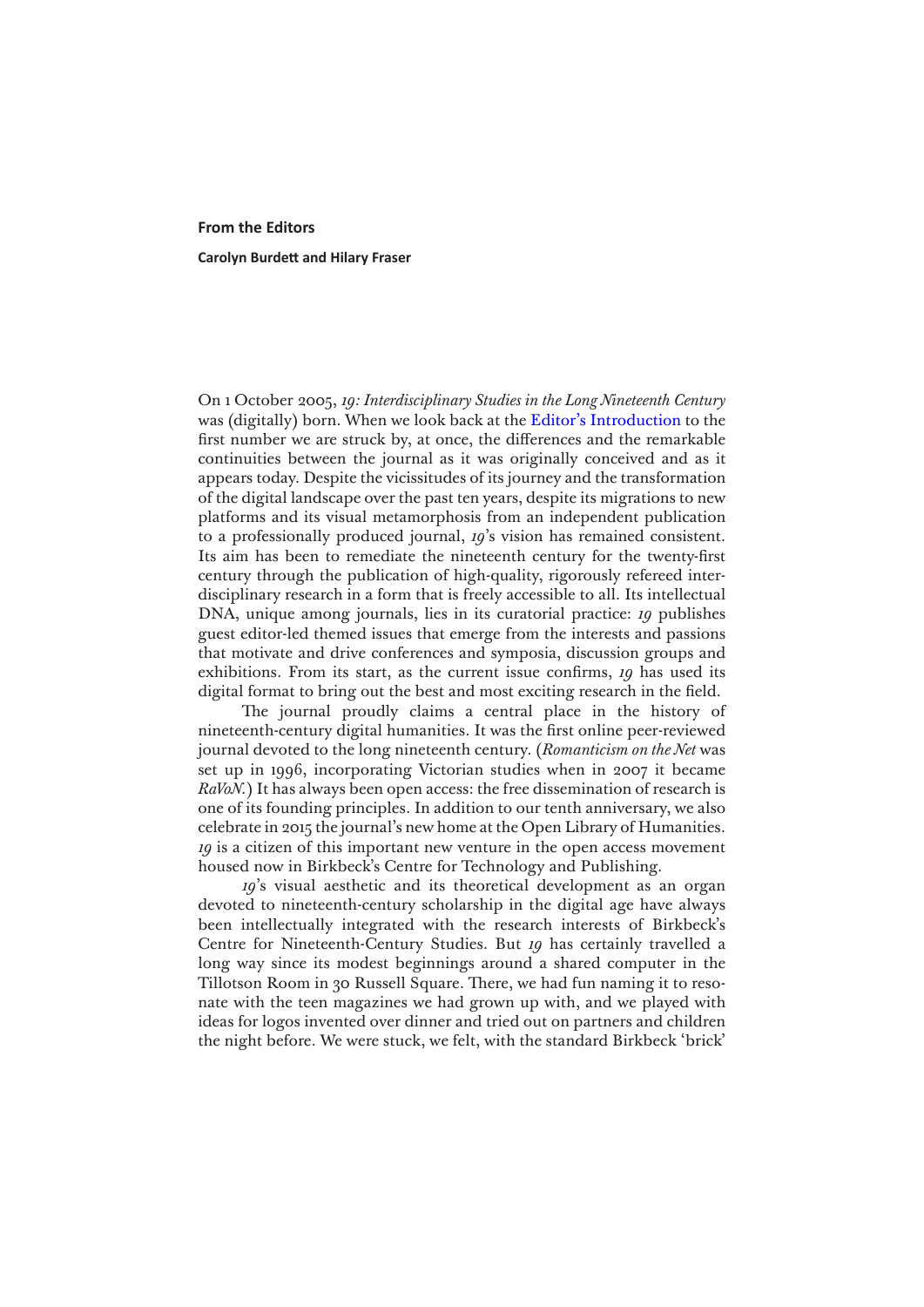colouring, but we could adapt the look to give it a modern or a Victorian feel. We were enamoured of the pink arrows signifying the 'long' nineteenth century (Nick Burton's contribution), but would we go with this? (Fig. 1)



```
Or that? (Fig. 2)
```


*Fig. 2*: Another proposed logo.

Or something altogether different (Steve Connor's suggestion, we recall)?  $(Fig. 3)$ 



*Fig. 3*: Steve Connor's suggestion for a logo.

We remembered these discussions five years later when we refashioned the logo in preparation for the journal's migration to Open Journal Systems — a journal management and publishing platform — opting for a new, more 'art nouveau' look to reflect in visual form our more sophisticated digital identity as a journal of nineteenth-century modernity. The move to OJS was skilfully managed by Heather Tilley, a former intern on the journal. Heather professionalized our logo discussions — this time we had a PowerPoint presentation of the options — though the ensuing debate about preferences was every bit as intense. For us, *19* bears the marks of its happy, collegial beginnings even now, and indeed it has been crucial to retain the sense of being a collaborative collective with a distinctive intellectual identity, as well as a teen excitement over the enterprise in which we are engaged.

The ten-year journey from then to now has only been possible because of the imagination, hard work, and dedication of a lot of people.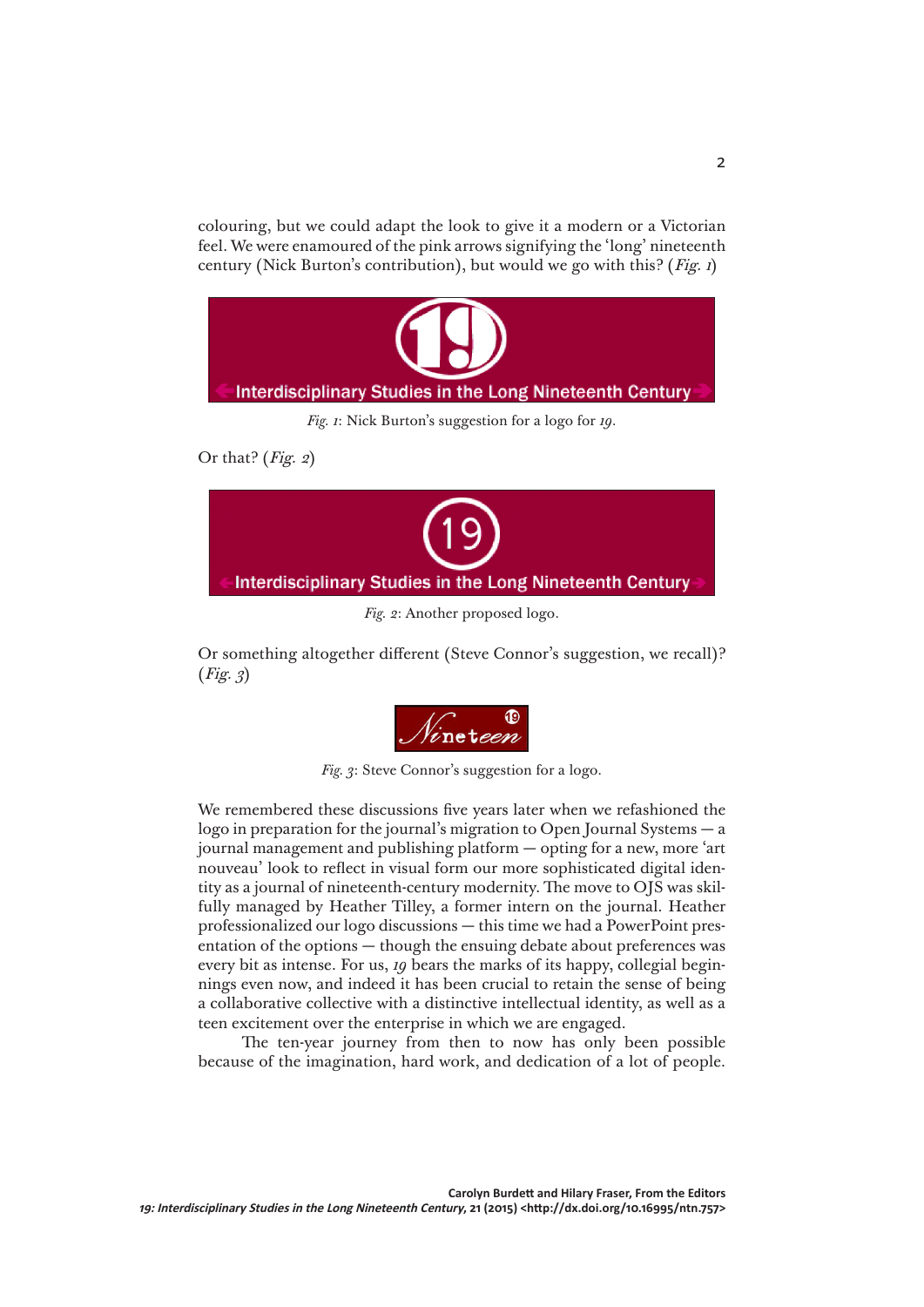Laurel Brake and Jim Mussell brought their immense knowledge of periodical publishing and their experience of developing the Nineteenth-Century Serials Edition (ncse) to our initiative at the outset, and have been stalwarts throughout, supporting us at every step. We have also been fortunate to have the support of a number of digital humanities specialists who had faith in the project from the start and continue to give generously of their time, knowledge, and skills. We would particularly like to acknowledge the encouragement of distinguished digital humanist Jerome McGann in the early days of *19*, who had confidence in the journal and gave us access to the intellectual and training networks on the digital nineteenth century offered by NINES. We remain grateful for the help we had from colleagues at the Centre for Computing in the Humanities at King's College London, who provided the initial platform and technical support for the journal. And we warmly thank Martin Eve at Birkbeck for helping secure the future sustainability of *19* within the Open Library of Humanities. At the launch of the OLH in early October 2015, we were proud to be one of the journals showcasing this exciting new venture and, at the same time, to unveil *19*'s bright new online look.

Ten years of brilliant postgraduate students researching the nineteenth century at Birkbeck have also been central to *19*'s story. From its inception the journal pioneered professional training opportunities through paid internships in editing and digital production and distribution. The college has supported us with funding over the last ten years, for which we are grateful as, without the interns, the journal could not exist. From the beginnings around a shared computer, through the alarmingly steep learning curve of getting to grips with HTML when we moved to OJS, the interns have been resilient, resourceful, and creative. Holly Furneaux, now Professor Holly Furneaux, and Robert Maidens were the first. Our current interns, who have worked on this editorially challenging issue, are Kit Yee Wong and Flore Janssen. During her internship, Kit also took up an editorial position at Yale University Press. *19*, we believe, has made a real and substantial contribution to our students' lives and careers, and has helped shape a new generation of nineteenth-century scholars.

In between Holly and Robert and Kit and Flore has been a steady stream of brilliant people, some of whom remain closely and actively involved with the journal and with Birkbeck. Heather Tilley, who worked for *19* first as an intern and then as the project manager directing its technical upgrade and migration to OJS and liaising with NINES in the US, continues to lend her expertise with characteristic generosity and efficiency. Ben Winyard, also a former intern, who is now responsible for Digital Publications at Birkbeck, retains his interest in the nineteenth century (as Dickens Day impresario and adviser to the *Our Mutual Friend* digital reading project) and gives practical and strategic as well as intellectually imaginative help with the journal, all with great good humour. David Gillott,